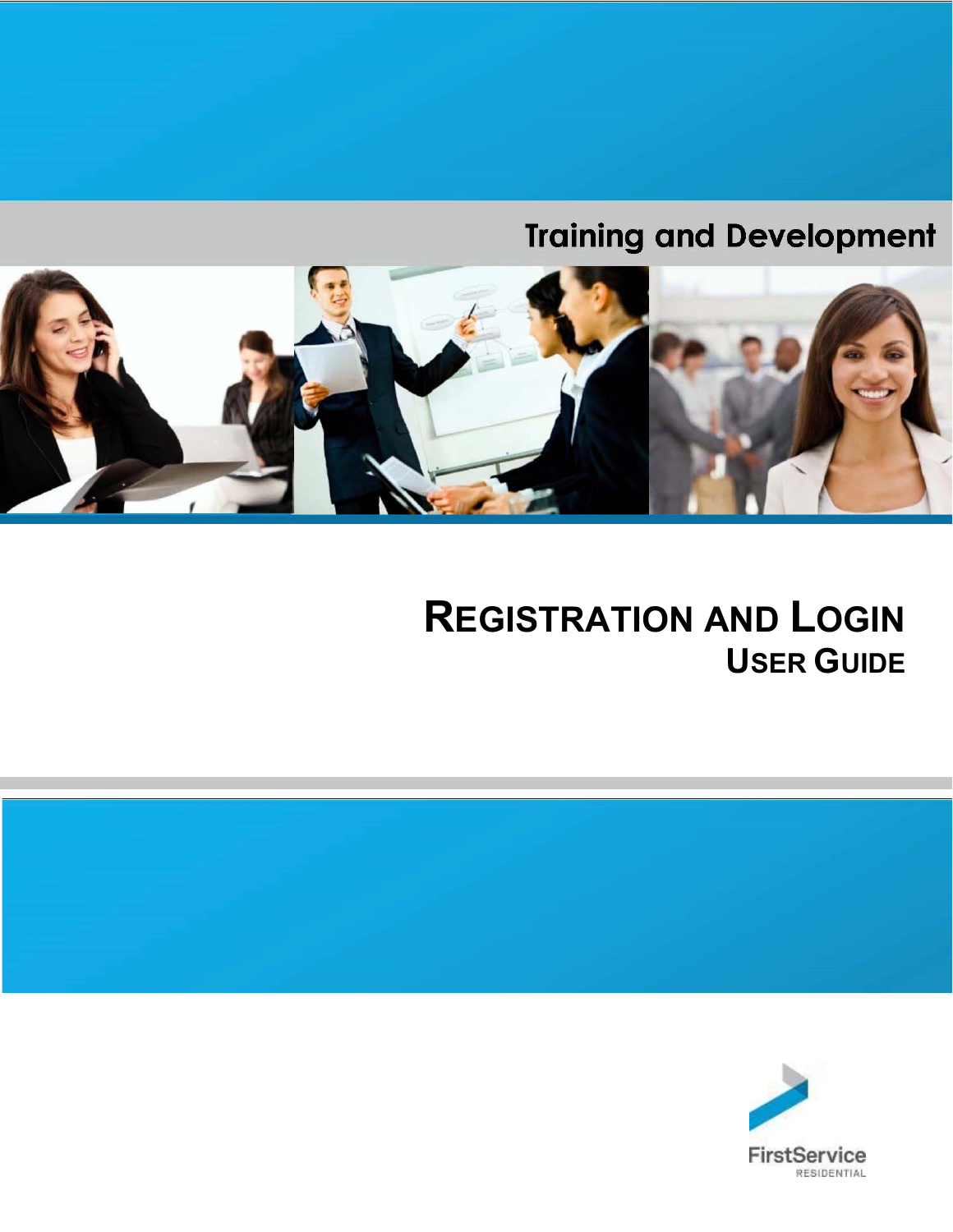

## TABLE OF CONTENTS

| <b>Registering with FirstService Connect</b>             |   |
|----------------------------------------------------------|---|
| Your Email Address was found                             |   |
| Your Phone Number was found                              | 4 |
| Your Email Address or Phone Number is already registered | 5 |
| Your Email Address or Phone Number is not found          | 5 |
| <b>Registration Form</b>                                 | 6 |
| <b>Complete Registration Form</b>                        | 6 |
| Log In                                                   |   |
| <b>Accept Terms of Use</b>                               |   |
| Initial Link to Property                                 | 8 |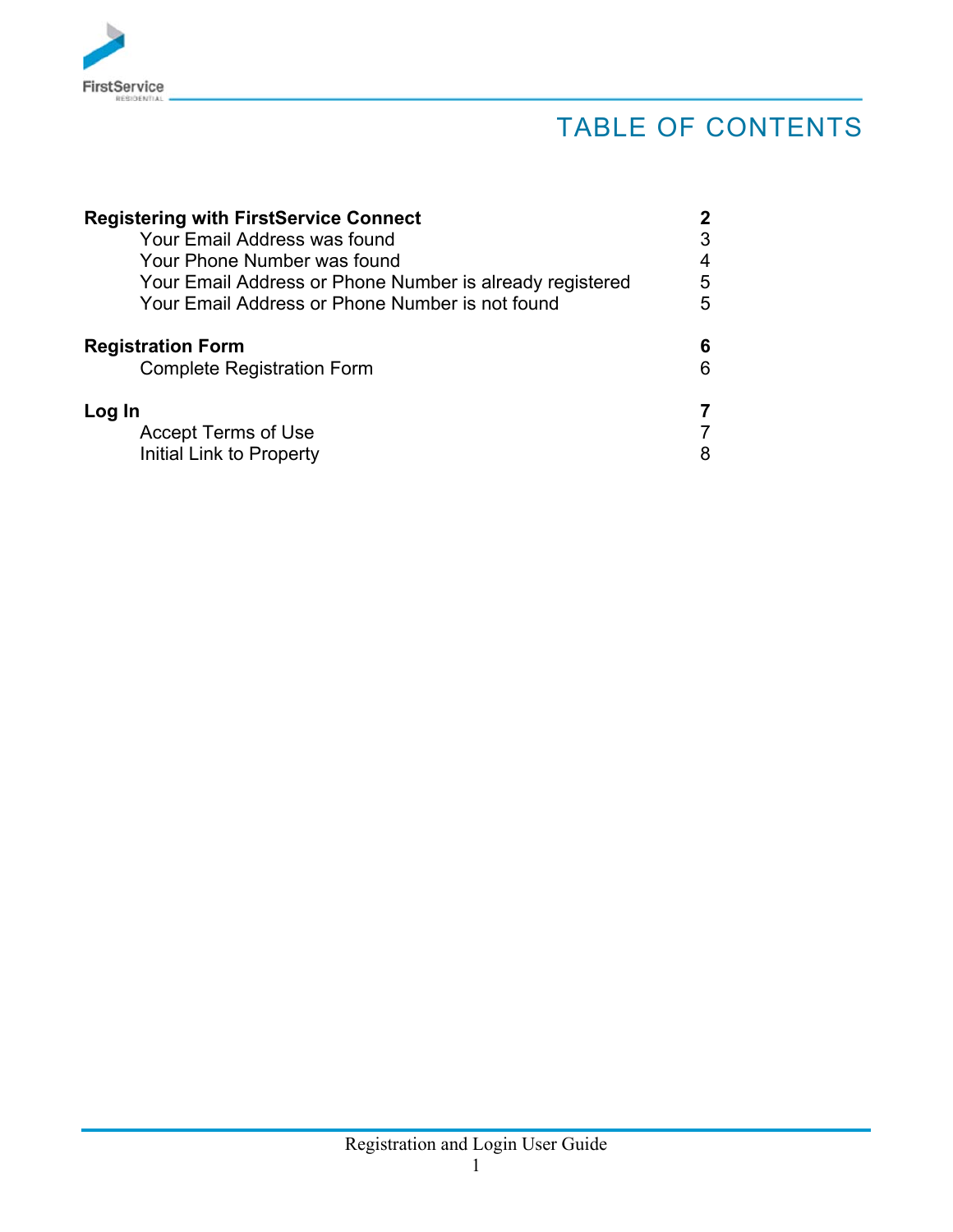

### Registering with FirstService Connect

When visiting your community's landing page, navigate to the resident access section by selecting the Resident Access button.



For registration, we require a valid email address and a mobile phone number. If a mobile phone number is not available, a non-mobile phone number is allowed but will not be used for registration.

|                        | <b>Register</b>                                 |   |
|------------------------|-------------------------------------------------|---|
| <b>EMAIL*</b>          |                                                 |   |
|                        |                                                 |   |
| <b>COUNTRY CODE *</b>  |                                                 |   |
| <b>USA</b>             |                                                 | ٠ |
| <b>MOBILE NUMBER *</b> |                                                 |   |
|                        | I'm not a robot<br>reCAPTCHA<br>Privacy - Terms | S |
| * Required             |                                                 |   |
|                        | <b>REGISTER</b>                                 |   |
|                        | Already have an account? Login                  |   |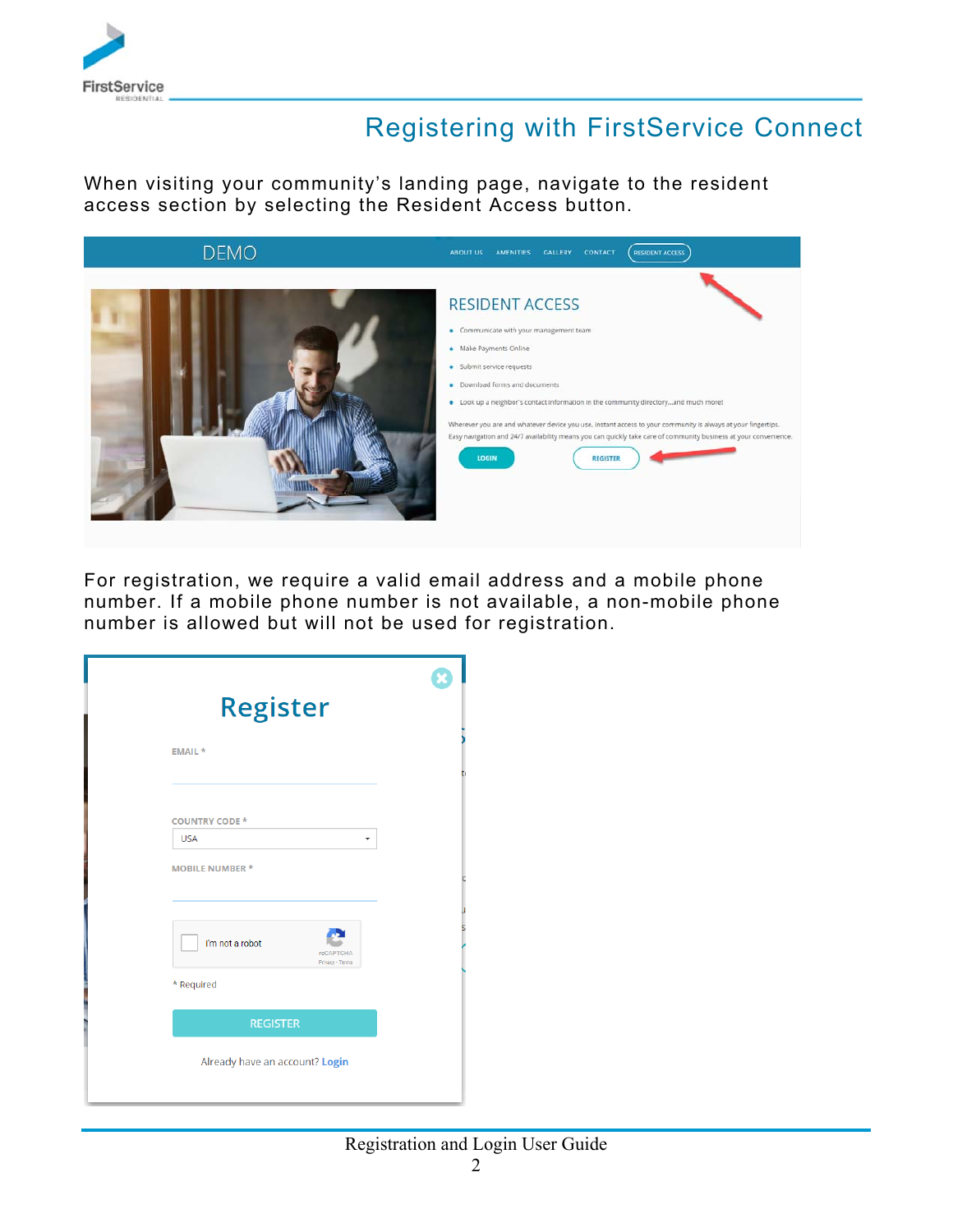

Once a user submits their registration information, there are a few scenarios that may occur.

#### **YOUR EMAIL ADDRESS WAS FOUND**

Your email address was found in our system. We will send you an email to the email address provided. In the email you will find a link to validate the email address. Once the email address is validated, you will be redirected to a registration form to complete your registration.

| <b>You're almost done!</b><br>We have sent you an email with a link for<br>completing your registration. If you do not<br>receive this email, please check your<br>spam folder. | t€ |
|---------------------------------------------------------------------------------------------------------------------------------------------------------------------------------|----|
|                                                                                                                                                                                 |    |
| <b>DONE</b>                                                                                                                                                                     |    |
| Already have an account? Login                                                                                                                                                  |    |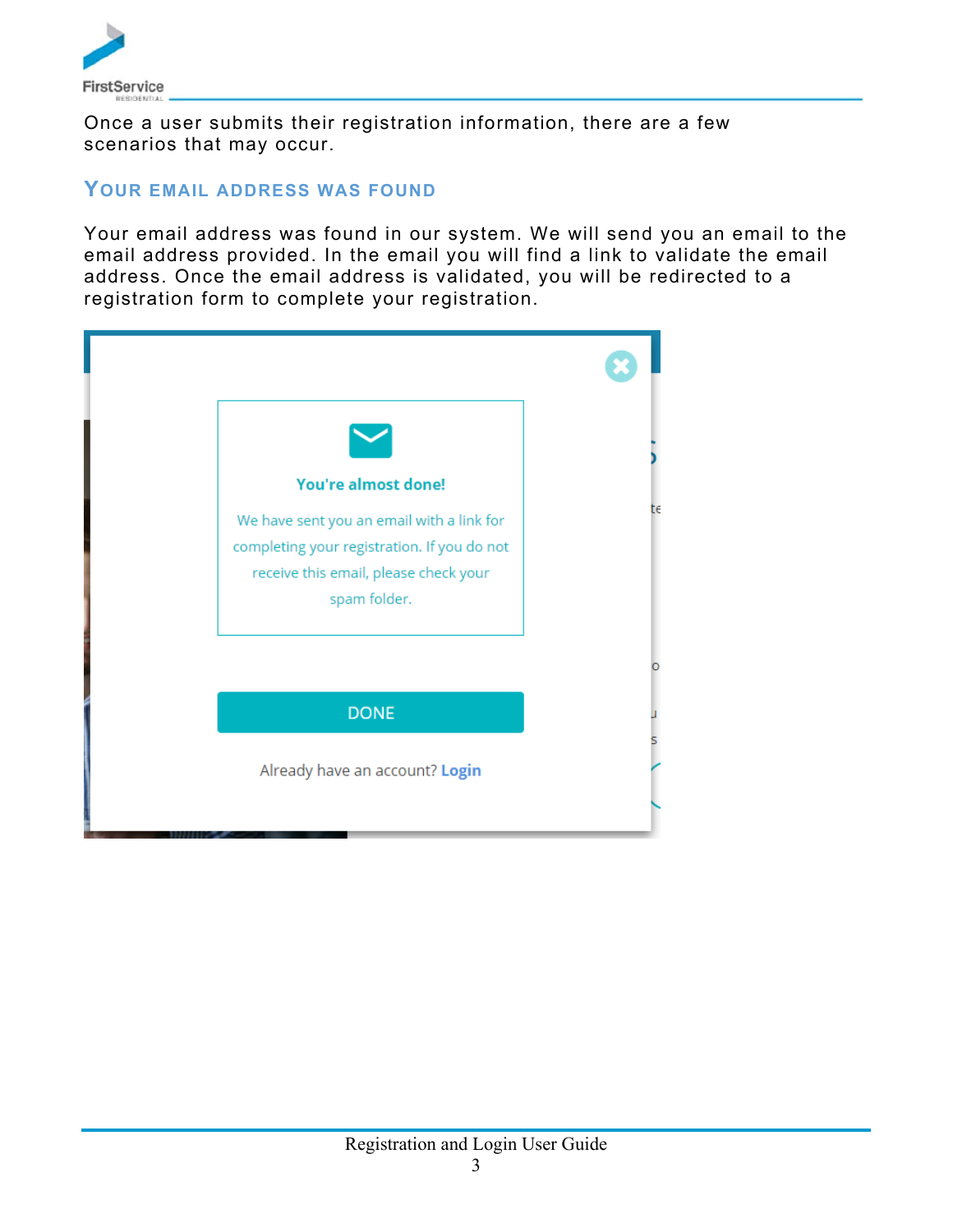

#### **YOUR PHONE NUMBER WAS FOUND**

We did not have your email in our systems but your phone number was found. We will send you a SMS text message with a code to your phone number. You will then be prompted to enter the code provided to validate your phone number. Once the phone number is validated, you will be redirected to a registration form to complete your registration.

This code can include letters and numbers and is case sensitive.

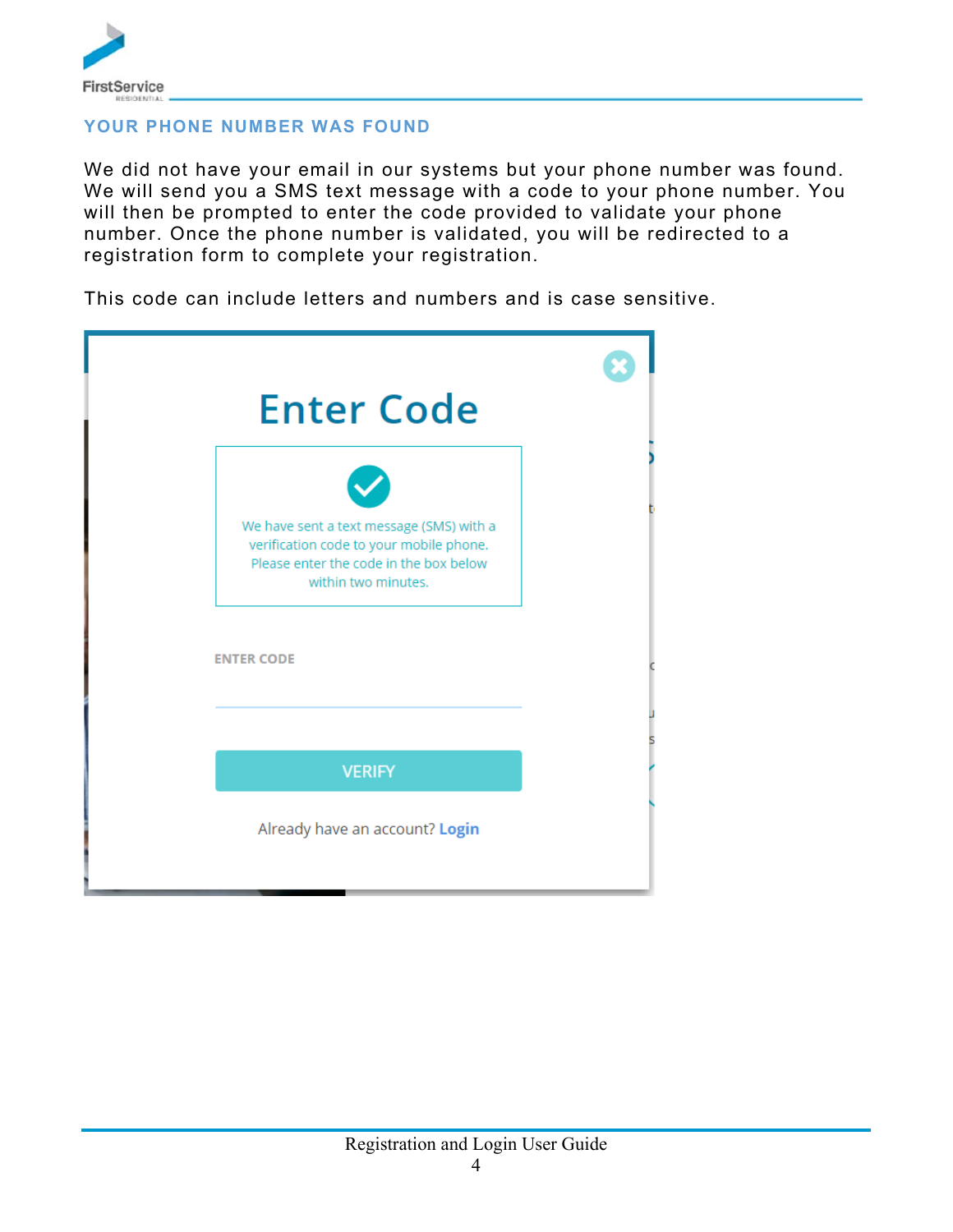

#### **YOUR EMAIL ADDRESS OR PHONE NUMBER IS ALREADY REGISTERED**

The email address and/or phone number was already used for registration and is in our system. You will be prompted to click on the link to navigate to the log in page.



#### **YOUR EMAIL ADDRESS OR PHONE NUMBER IS NOT FOUND**

Unfortunately, your email address or phone number could not be found in our system. If this is not correct, you will be prompted to contact customer care. The number will be displayed on the screen.



#### Registration and Login User Guide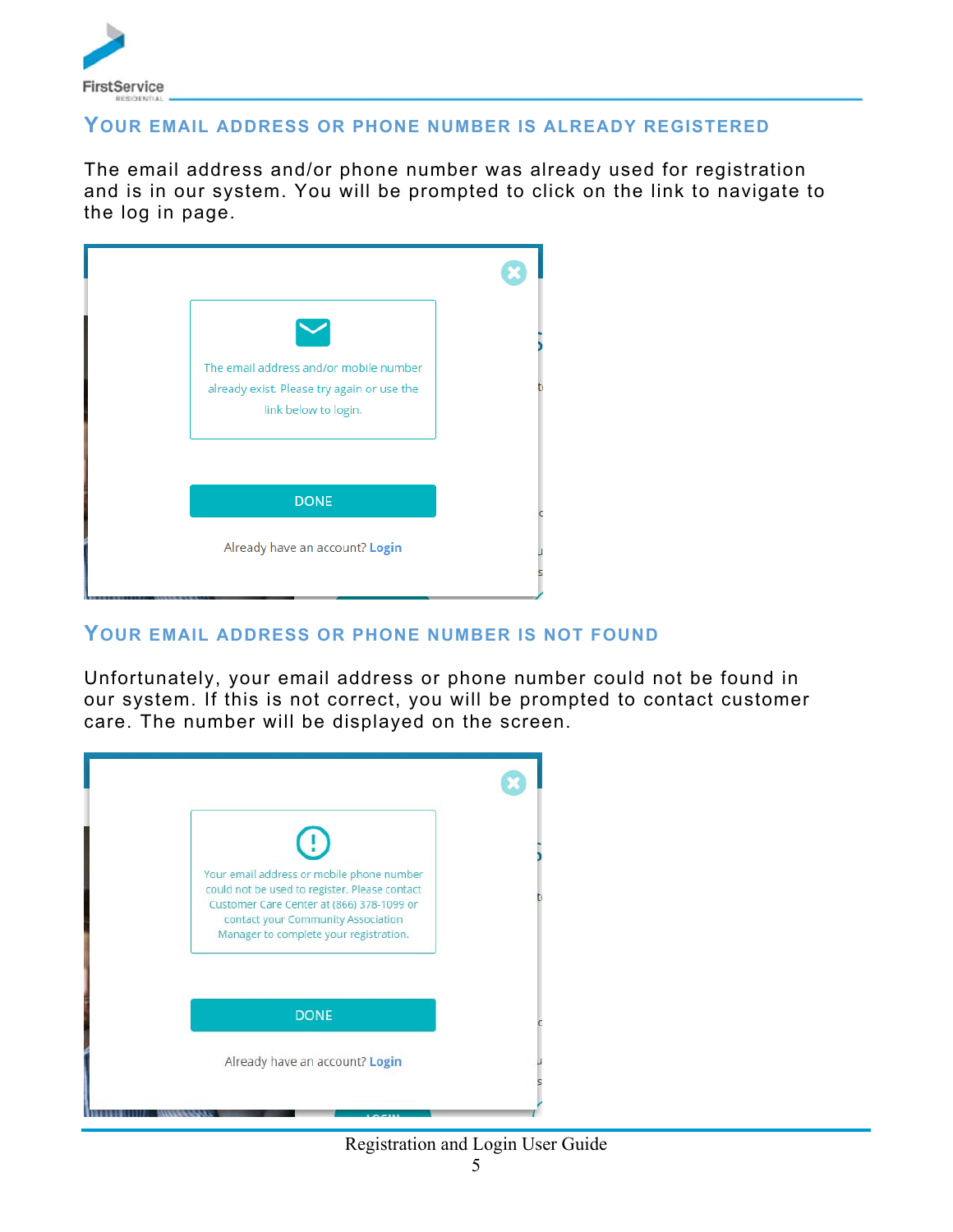

## Registration Form

#### **COMPLETE REGISTRATION FORM**

Now that we have validated the information provided, fill out the registration form to complete the registration process.

| <b>FirstService</b>                              | <b>RESIDENTIAL</b>                                             |    |
|--------------------------------------------------|----------------------------------------------------------------|----|
| <b>Registration</b><br>Prefix                    | <b>Welcome to the FirstService Residential Web Access</b><br>۷ |    |
| <b>First Name</b><br><b>First Name</b>           |                                                                | MI |
| Last Name<br><b>Last Name</b>                    |                                                                |    |
| Country                                          | <b>Mobile Number</b>                                           |    |
| Email<br>test@gmail.com                          |                                                                |    |
| Create Password <sup>9</sup><br>Password         |                                                                |    |
| Confirm your password<br><b>Confirm Password</b> |                                                                |    |
| Register<br><b>Clear Form</b>                    |                                                                |    |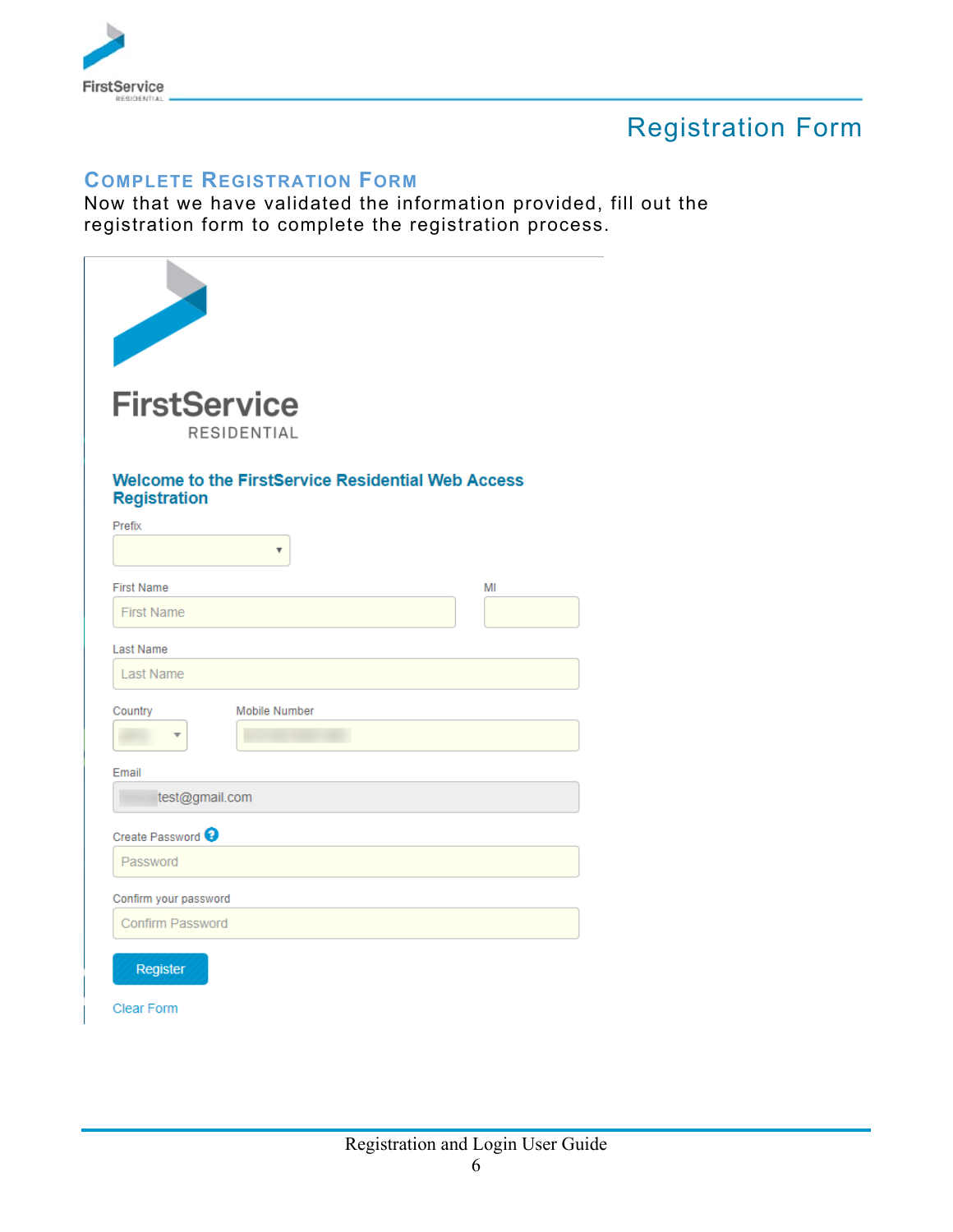

### Log In

Now that you have registered with FirstService Residential Connect, use the email address and password you created during registration to log in.

#### **ACCEPT TERMS OF USE**

On your first log in, you will be presented with the Terms of Use for FirstService Residential Connect. You must read through by scrolling down to the end to select the "I Agree" checkbox. You must agree to the Terms of Use in order to use FirstService Residential Connect. Once you have accepted the Terms of Use, you will not be asked again unless the terms have been updated.

| <b>Terms and Conditions</b>                      |                                                                                                                                                                                                                                                                                                                                                                                                                                                                                                                                                                                                                                                                                                                                                                                                                       |  |
|--------------------------------------------------|-----------------------------------------------------------------------------------------------------------------------------------------------------------------------------------------------------------------------------------------------------------------------------------------------------------------------------------------------------------------------------------------------------------------------------------------------------------------------------------------------------------------------------------------------------------------------------------------------------------------------------------------------------------------------------------------------------------------------------------------------------------------------------------------------------------------------|--|
|                                                  | Welcome to FirstService Residential Connect, operated by FirstService Residential,<br>Inc. ("FirstService Residential," the "Company" or "We"). Your access to, browsing of<br>or use of this website and any mobile sites and applications (collectively, the "Site") is<br>subject to the following terms and conditions (the "Terms and Conditions"). Please<br>read the Terms and Conditions carefully. By accessing, browsing or using the Site<br>and the products and services purchased or accessed through this Site (individually<br>and collectively, the "Services"), you accept and acknowledge your assent to, without<br>limitation or qualification, the Terms and Conditions. If you do not agree to the Terms<br>and Conditions, then please do not access, browse or use the Site or any Services. |  |
| BY YOU OF SUCH RULES, CHANGES, OR MODIFICATIONS. | We may change, add or remove portions of these Terms and Conditions at any time,<br>which shall become effective immediately upon posting. It is your responsibility to<br>review these Terms and Conditions prior to each use of the Site and by continuing to<br>use this Site, you agree to any changes. YOUR CONTINUED USE OF THE SITE OR<br>THE SERVICES NOW, OR FOLLOWING THE POSTING OF NOTICE OF ANY<br>CHANGES IN THESE TERMS AND CONDITIONS. WILL INDICATE ACCEPTANCE                                                                                                                                                                                                                                                                                                                                       |  |
| COPYRIGHT                                        |                                                                                                                                                                                                                                                                                                                                                                                                                                                                                                                                                                                                                                                                                                                                                                                                                       |  |
|                                                  | Except for User Content (as defined below), the content on this Site, including,<br>without limitation, the text, designs, graphics, the selection and arrangement thereof,<br>source code, API, software, scripts, graphics, photos, sounds, music, videos, and<br>interactive features (collectively, the "FirstService Content") are owned by the<br>Company, its licensors or other providers of such material and are protected by<br>I litted States conviciably trademark in the trade coeret and other intellectual                                                                                                                                                                                                                                                                                           |  |
|                                                  | I AGREE                                                                                                                                                                                                                                                                                                                                                                                                                                                                                                                                                                                                                                                                                                                                                                                                               |  |